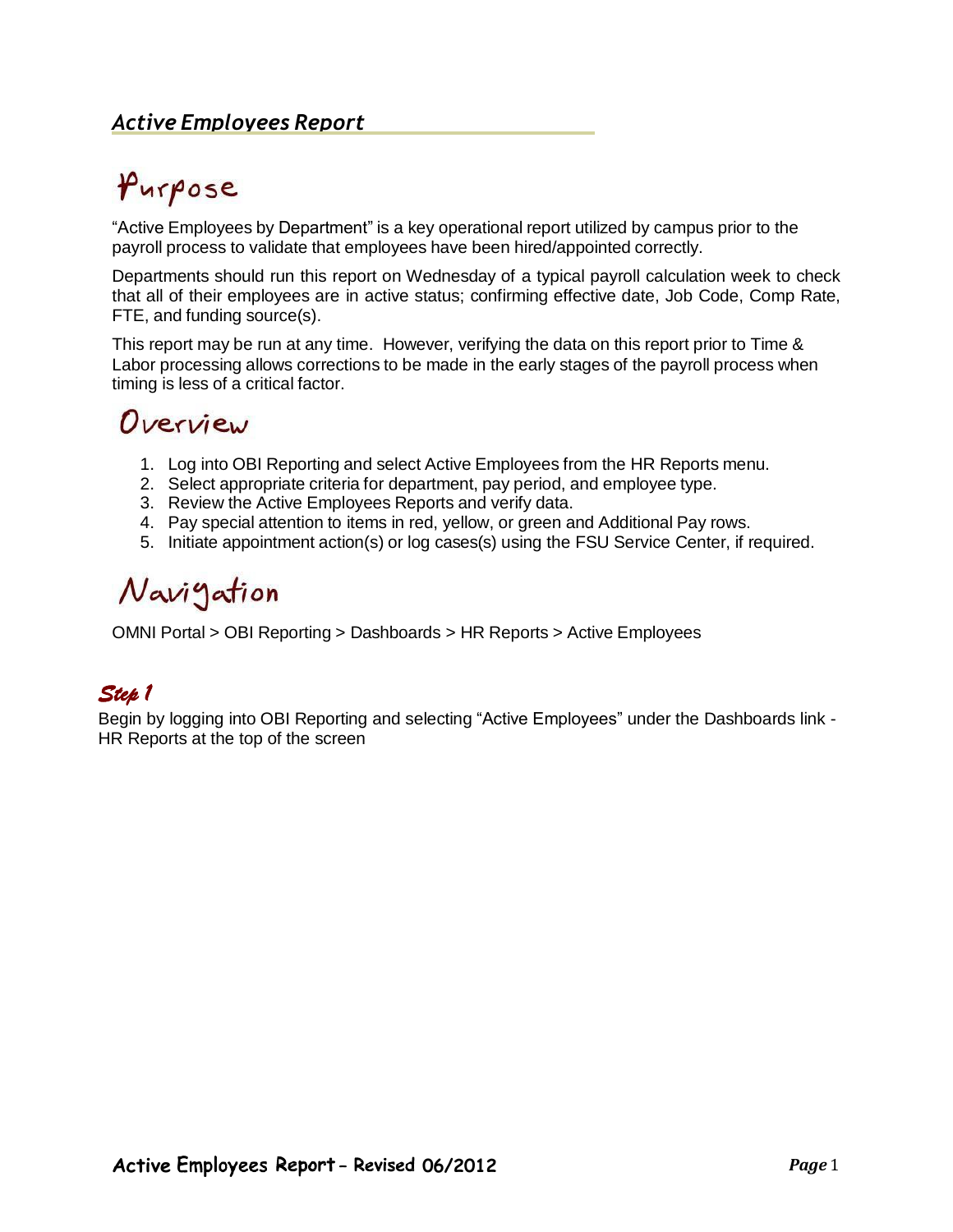| ucuru r<br>rм                                   | Auvanceu<br>1 ICID<br>≛ ∥                                               |
|-------------------------------------------------|-------------------------------------------------------------------------|
| Catalog  <br>Favorites $\mathbf{\cdot}$<br>Home | $\frac{1}{2}$ New $\sqrt{2}$ Dpen $\sqrt{2}$ Signed In As<br>Dashboards |
|                                                 | Most Recent(_portal - page 1)                                           |
|                                                 | <b>B</b> My Dashboard                                                   |
|                                                 | $\boxplus$ Dean of the Faculties                                        |
|                                                 | <b>⊞ FACET Reports</b>                                                  |
|                                                 | <b>⊞ Financial Reports</b>                                              |
|                                                 | $\equiv$ HR Reports                                                     |
|                                                 | Active Employees                                                        |
|                                                 | Employee Time Verification                                              |
|                                                 | <b>In HR - GL Detail</b>                                                |
|                                                 | <b>In HR Average FTE</b>                                                |
|                                                 | <b>THE HRMS</b>                                                         |
|                                                 | <b>Position Detail</b>                                                  |
|                                                 | $\Box$ PPDB                                                             |
|                                                 | Um Timesheets                                                           |
|                                                 | <b>⊞ Payroll Reports</b>                                                |
|                                                 | E Security Reports                                                      |
|                                                 |                                                                         |

<u> 1989 - Johann Barnett, mars et</u>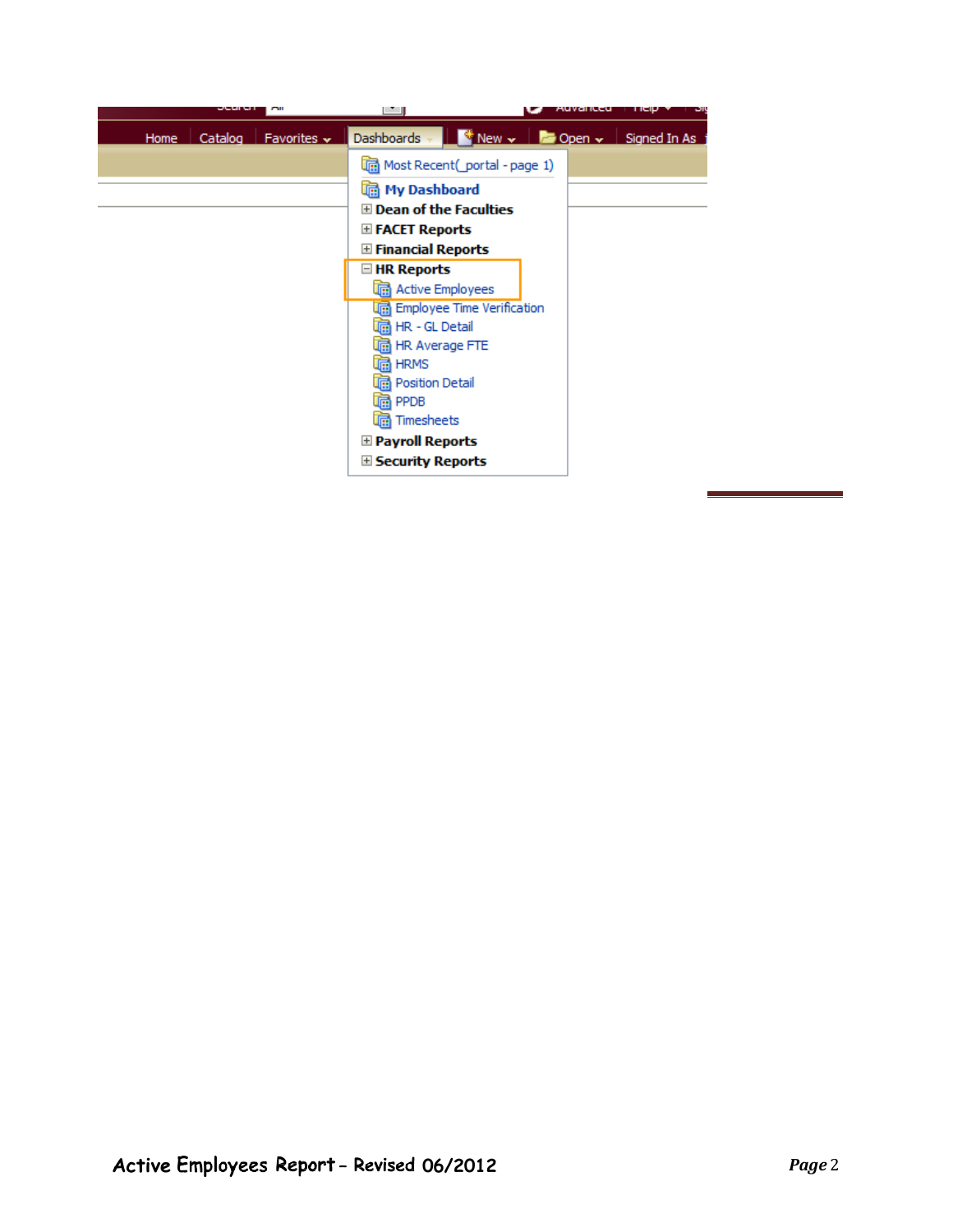Select the appropriate values for department, pay period end date, and employee type.

| <b>Active Employees</b>                             |                                                                     | Home                                                                       | ravorites <del>v</del><br>Catalog | Dashboards v            | $\mathbf{v}$ new $\mathbf{v}$ | signed in A<br>$\bullet$ open $\bullet$ |
|-----------------------------------------------------|---------------------------------------------------------------------|----------------------------------------------------------------------------|-----------------------------------|-------------------------|-------------------------------|-----------------------------------------|
| Active Employees by Dept<br><b>Active Employees</b> | Active Employees by Dept;OPS/Sal                                    |                                                                            |                                   |                         |                               |                                         |
| $\equiv$                                            |                                                                     |                                                                            |                                   |                         |                               |                                         |
|                                                     |                                                                     |                                                                            |                                   |                         |                               |                                         |
|                                                     |                                                                     |                                                                            |                                   |                         |                               |                                         |
|                                                     | $\blacksquare$ Data contained within this report was last loaded on |                                                                            |                                   | 6/20/2012 01:49:01 AM   |                               |                                         |
|                                                     |                                                                     |                                                                            |                                   |                         |                               |                                         |
|                                                     | <b>Department</b>                                                   | Pay Period End Date                                                        | <b>Employee Type</b>              |                         |                               |                                         |
|                                                     | Select Dept(s)<br>$\overline{\phantom{a}}$                          | 06/21/2012<br>$\blacksquare$                                               | (All Column Value                 | $Reset$ $\sim$<br>Apply |                               |                                         |
|                                                     |                                                                     |                                                                            |                                   |                         |                               |                                         |
| $=$                                                 |                                                                     |                                                                            |                                   |                         |                               |                                         |
|                                                     |                                                                     | No data was found for these prompts.                                       |                                   |                         |                               |                                         |
|                                                     |                                                                     | Enter or verify correct data in each prompt, and click the "Apply" button. |                                   |                         |                               |                                         |
|                                                     |                                                                     | Refresh                                                                    |                                   |                         |                               |                                         |

Select the department or departments for which you want to review active employees by clicking the drop-down arrow  $\blacksquare$  and marking the checkbox for the desired department(s) from the list that displays,

| $\blacksquare$ Data contained within this report was last loaded on |                                            | 6/20/2012 01:49:01 AM               |
|---------------------------------------------------------------------|--------------------------------------------|-------------------------------------|
| <b>Department</b>                                                   | <b>Pay Period End Date</b>                 | <b>Employee Type</b>                |
| Select Dept(s)                                                      | 06/21/2012<br>$\overline{\phantom{a}}$     | (All Column Value<br>Apply<br>Reset |
| $\triangledown$ Select Dept(s)                                      |                                            |                                     |
| 001000 - President's Office                                         |                                            |                                     |
| 001008 - Seminole Boosters (non-comp)                               | e prompts.                                 |                                     |
| 001009 - The FSU Veteran's Center                                   | each prompt, and click the "Apply" button. |                                     |
| 004000 - General Counsel                                            | Refresh                                    |                                     |
| 005000 - Ofc of IG Services                                         |                                            |                                     |
| 006000 - Athletics Admin (don't Use)                                |                                            |                                     |
| 006002 Athletics Administration                                     |                                            |                                     |
| More/Search                                                         |                                            |                                     |

or click on More/Search to display the window below.

| Available                                                                                                                                                                                                                                                                                                                                                                                                                                                                                                                                                                                                                                              |     |                                                         | Selected       |  |
|--------------------------------------------------------------------------------------------------------------------------------------------------------------------------------------------------------------------------------------------------------------------------------------------------------------------------------------------------------------------------------------------------------------------------------------------------------------------------------------------------------------------------------------------------------------------------------------------------------------------------------------------------------|-----|---------------------------------------------------------|----------------|--|
| (i) Search results are not limited to values in the browse list<br>Name Starts<br>$\overline{\phantom{0}}$<br>Search<br>√ Match Case<br>001000 - President's Office<br>001008 - Seminole Boosters (non-comp)<br>001009 - The FSU Veteran's Center<br>004000 - General Counsel<br>005000 - Ofc of IG Services<br>006000 - Athletics Admin (don't Use)<br>006002 - Athletics Administration<br>010000 - Sr VP Finance & Administration<br>011000 - Enterprise Resource Planning<br>012000 - Administrative Services<br>013000 - Business Services<br>014000 - Bookstore<br>015000 - Computer Store<br>016001 Aramark<br>Choices Returned: 1 - 256 + More | Eil | ⋟<br>Move<br>≫<br>Move All<br>Remove<br>æ<br>Remove All | Select Dept(s) |  |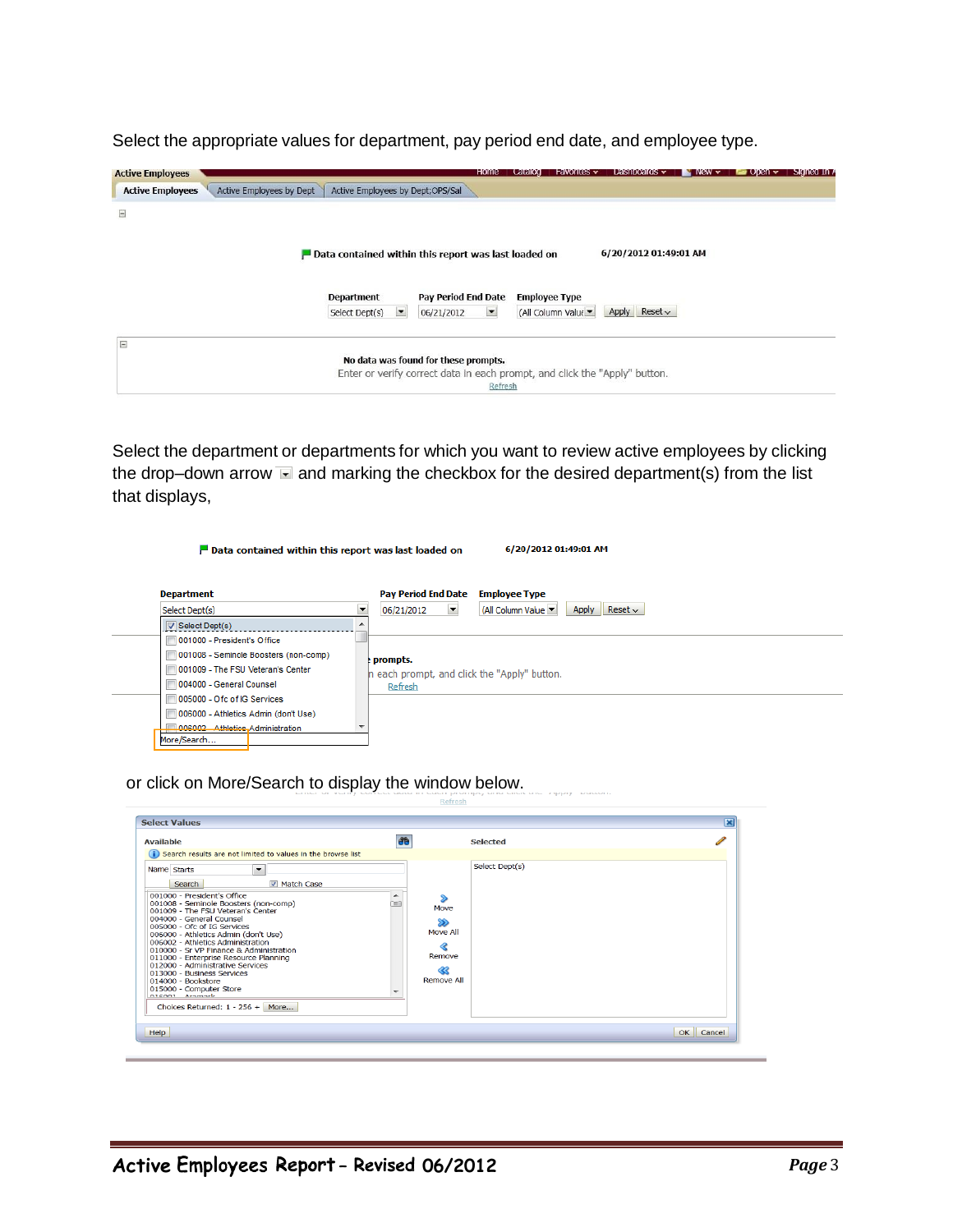From the department criteria "Select Values" window, select the department or departments for which you want to review active employees. If you select multiple departments, they can be sorted within the report once it is run.

Begin searching by typing your department number and clicking Search.

Individually select departments by double clicking or highlighting the row and click on Move button. Then click OK.

**Pay Period End Date Employee Type** Next, select the  $\frac{06}{21/2012}$   $\blacksquare$  and  $\blacksquare$  (All Column Value  $\blacksquare$  that you would like to see by using the drop down boxes and click  $\frac{Apply}{x}$  to run the report. There are 4 pay periods to choose from (current, one prior, two future).

### *Step 2*

Review the Active Employee Report and verify data. Note the 3 tab choices and the last update to the data:

- Active Employees alphabetical list of everyone within **all** selected department numbers
- Active Employees by Dept alphabetical list of everyone within **each** of the selected department numbers
- Active Employees by Dept; OPS/Sal alphabetical list of everyone within each of the selected department numbers and separated by OPS or Salaried positions

|                                                                                                                                                                             |             | Active Employees by Dept | Active Employees by Dept; OPS/Sal |             |            |                                                                     |                |              |             |             |                       |                   |                |   |
|-----------------------------------------------------------------------------------------------------------------------------------------------------------------------------|-------------|--------------------------|-----------------------------------|-------------|------------|---------------------------------------------------------------------|----------------|--------------|-------------|-------------|-----------------------|-------------------|----------------|---|
|                                                                                                                                                                             |             |                          |                                   |             |            |                                                                     |                |              |             |             |                       |                   |                |   |
|                                                                                                                                                                             |             |                          |                                   |             |            |                                                                     |                |              |             |             |                       |                   |                |   |
|                                                                                                                                                                             |             |                          |                                   |             |            |                                                                     |                |              |             |             |                       |                   |                |   |
|                                                                                                                                                                             |             |                          |                                   |             |            | $\blacksquare$ Data contained within this report was last loaded on |                |              |             |             | 6/20/2012 01:49:01 AM |                   |                |   |
|                                                                                                                                                                             |             |                          |                                   |             |            |                                                                     |                |              |             |             |                       |                   |                |   |
|                                                                                                                                                                             |             |                          |                                   |             |            |                                                                     |                |              |             |             |                       |                   |                |   |
| $\equiv$                                                                                                                                                                    |             |                          |                                   |             |            |                                                                     |                |              |             |             |                       |                   |                |   |
| Active Employees for the Selected Department(s)                                                                                                                             |             |                          |                                   |             |            |                                                                     |                |              |             |             |                       |                   |                |   |
| Shading Legend --- Green: Future Dated Job and Funding data; Yellow: Funding data Ends during the Pay Period; Red: Status code indicates Non-Active or Terminated (Not A,L, |             |                          |                                   |             |            |                                                                     |                |              |             |             |                       |                   |                |   |
|                                                                                                                                                                             |             |                          |                                   |             |            |                                                                     |                |              |             |             |                       |                   |                |   |
|                                                                                                                                                                             |             |                          |                                   |             |            |                                                                     |                |              |             |             |                       |                   |                |   |
|                                                                                                                                                                             |             |                          |                                   |             |            |                                                                     |                |              |             |             |                       |                   |                |   |
|                                                                                                                                                                             | <b>Empl</b> |                          | <b>Job</b>                        | <b>Dept</b> | <b>Job</b> | Posn                                                                | $ $ St         |              | <b>FLSA</b> | <b>Comp</b> |                       | <b>Account</b>    | <b>Funding</b> | F |
| <b>Name</b>                                                                                                                                                                 | <b>Id</b>   | Rcd                      | <b>Effdt</b>                      | <b>Id</b>   | Code       | <b>Nbr</b>                                                          | lat            | <b>Class</b> | <b>Stat</b> | Rate        | <b>FTE</b>            | Code              | <b>BegDt</b>   |   |
|                                                                                                                                                                             | 000074608   | 0                        | 11/25/11                          | 025000      | 9253       | 00051530                                                            | $\overline{A}$ | Regular      | x           | 2,912.41    | 1.0000                | 025000 110        | 07/01/11       |   |
|                                                                                                                                                                             | 000073414   | $\mathbf{1}$             | 11/25/11                          | 025000      | 9215       | 00055841                                                            | A              | Regular      | X           | 1,353.60    |                       | 1.0000 025000 110 | 07/01/11       |   |
|                                                                                                                                                                             |             |                          |                                   |             |            |                                                                     |                |              |             |             |                       |                   |                |   |
|                                                                                                                                                                             | 000074404   | $\bf{0}$                 | 11/25/11                          | 025000      | 9215       | 00051162                                                            | А              | Regular      | x           | 1,263.08    | 1.0000                | 025000 110        | 07/01/11       |   |
|                                                                                                                                                                             |             |                          |                                   |             | 9215       | 00060668                                                            | A              | Regular      | x           | 1,516.88    |                       | 1.0000 025001 330 | 08/08/11       |   |
| Nole, Number1<br>Nole, Number2<br>Nole, Number3<br>Nole, Number4                                                                                                            | 000077137   | $\bf{0}$                 | 03/02/12 025000                   |             |            |                                                                     |                |              |             |             | 1.0000                |                   | 08/08/11       |   |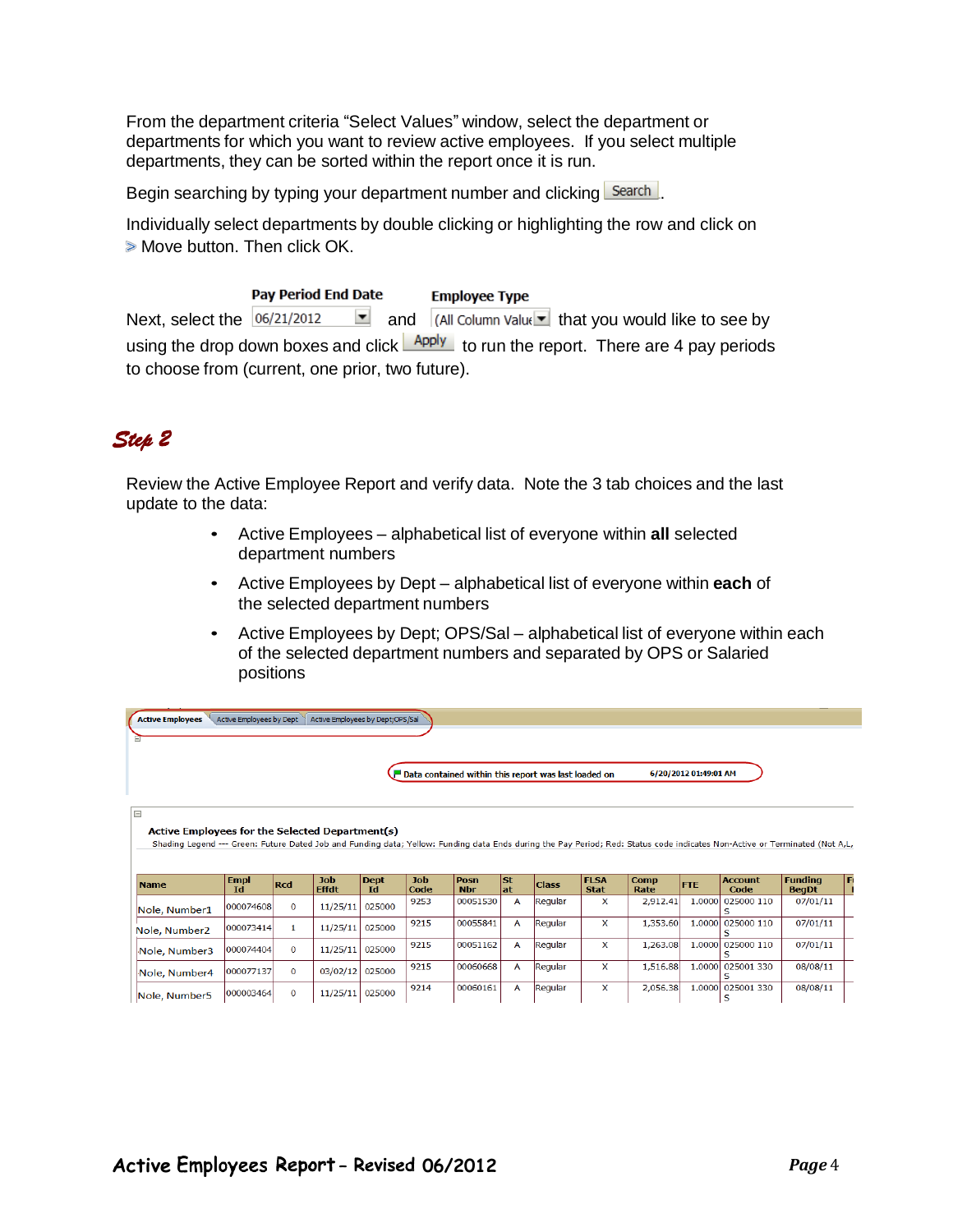Active Employees Report - Revised 06/2012 **1998 Page** 5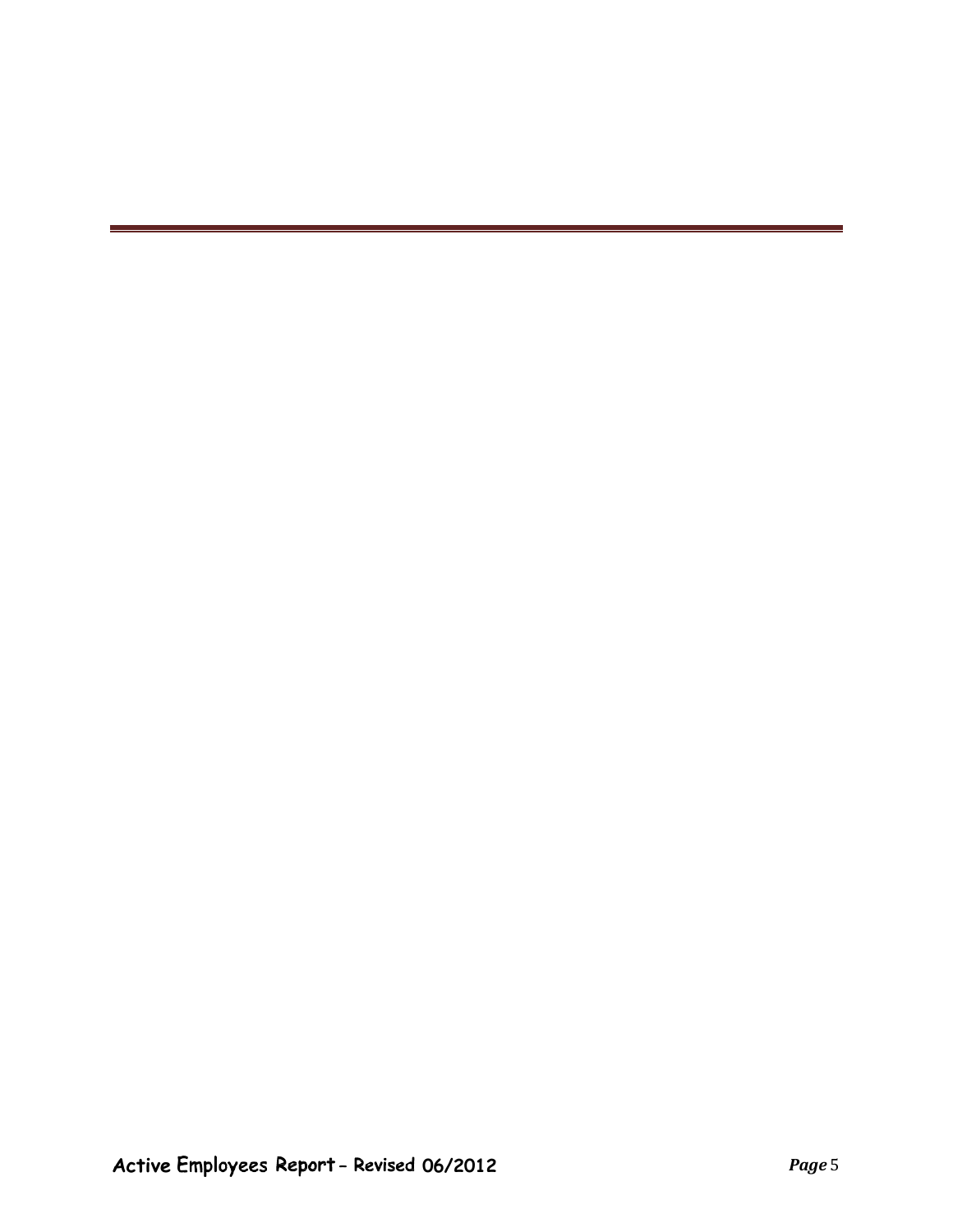

Verify that all active employees are in "A" status and that the job code is correct and the Job Effdt is as expected

| <b>Name</b>   | <b>Empl</b><br>Tđ | <b>Rcd</b>   | <b>Job</b><br><b>Effdt</b> | <b>Dept</b><br>Id | <b>Job</b><br>Code | Posn<br><b>Nbr</b> | <b>St</b><br>at | <b>Class</b> | <b>FLSA</b><br><b>Stat</b> |
|---------------|-------------------|--------------|----------------------------|-------------------|--------------------|--------------------|-----------------|--------------|----------------------------|
| Nole, Number1 | 000074608         | $\Omega$     | 11/25/11                   | 025000            | 9253               | 00051530           | A               | Regular      | ×                          |
| Nole, Number2 | 000073414         | 1            | 11/25/11                   | 025000            | 9215               | 00055841           | А               | Regular      | $\times$                   |
| Nole, Number3 | 000074404         | $\mathbf{o}$ | 11/25/11                   | 025000            | 9215               | 00051162           | А               | Regular      | $\times$                   |
| Nole, Number4 | 000077137         | $\Omega$     | 03/02/12                   | 025000            | 9215               | 00060668           | А               | Regular      | $\mathsf{x}$               |
| Nole, Number5 | 000003464         | $\circ$      | 11/25/11                   | 025000            | 9214               | 00060161           | А               | Regular      | x                          |
|               |                   |              |                            |                   | 9215               | 00056570           | A               | Regular      | v.                         |

Verify that all comp rates and FTEs are accurate.

| <b>Name</b>   | <b>Empl</b><br>Id | Rcd | <b>Job</b><br><b>Effdt</b> | Dept<br>Id | <b>Job</b><br>Code | Posn<br><b>Nbr</b> | lSt<br>lat | <b>Class</b> | <b>FLSA</b><br><b>Stat</b> | <b>Comp</b><br>Rate | <b>FTE</b> |
|---------------|-------------------|-----|----------------------------|------------|--------------------|--------------------|------------|--------------|----------------------------|---------------------|------------|
| Nole, Number1 | 000074608         | 0   | 11/25/11                   | 025000     | 9253               | 00051530           | А          | Regular      | x                          | 2,912.41            | 1.0000     |
| Nole, Number2 | 000073414         |     | 11/25/11 025000            |            | 9215               | 00055841           | А          | Regular      | x                          | 1,353.60            | 1.0000     |
| Nole, Number3 | 000074404         | 0   | 11/25/11 025000            |            | 9215               | 00051162           | А          | Regular      | x                          | 1,263.08            | 1.0000     |
| Nole, Number4 | 000077137         | 0   | 03/02/12 025000            |            | 9215               | 00060668           | А          | Regular      | x                          | 1,516.88            | 1.0000     |

Verify that all **funding information** and **dates** are accurate. Pay special attention to yellow color coding as those employees have funding ending this pay period.

| Doe, John | 10000.<br>7286' | 1/01/07 | ,000<br>030 | $  -$<br>931 | 00058190 | $\overline{AB}$ | .0000<br>858<br>24<br>and which can | 010003110S |          |          |          |
|-----------|-----------------|---------|-------------|--------------|----------|-----------------|-------------------------------------|------------|----------|----------|----------|
|           |                 |         |             |              |          |                 | 858<br>.0000<br>24.                 |            | 93/03/08 | 06/30/09 | 0000.001 |

Note: Sort any column by clicking on the column header. Do not "Hide" a column, there is no "Restore" option. You must exit the report, then open it again to see the column.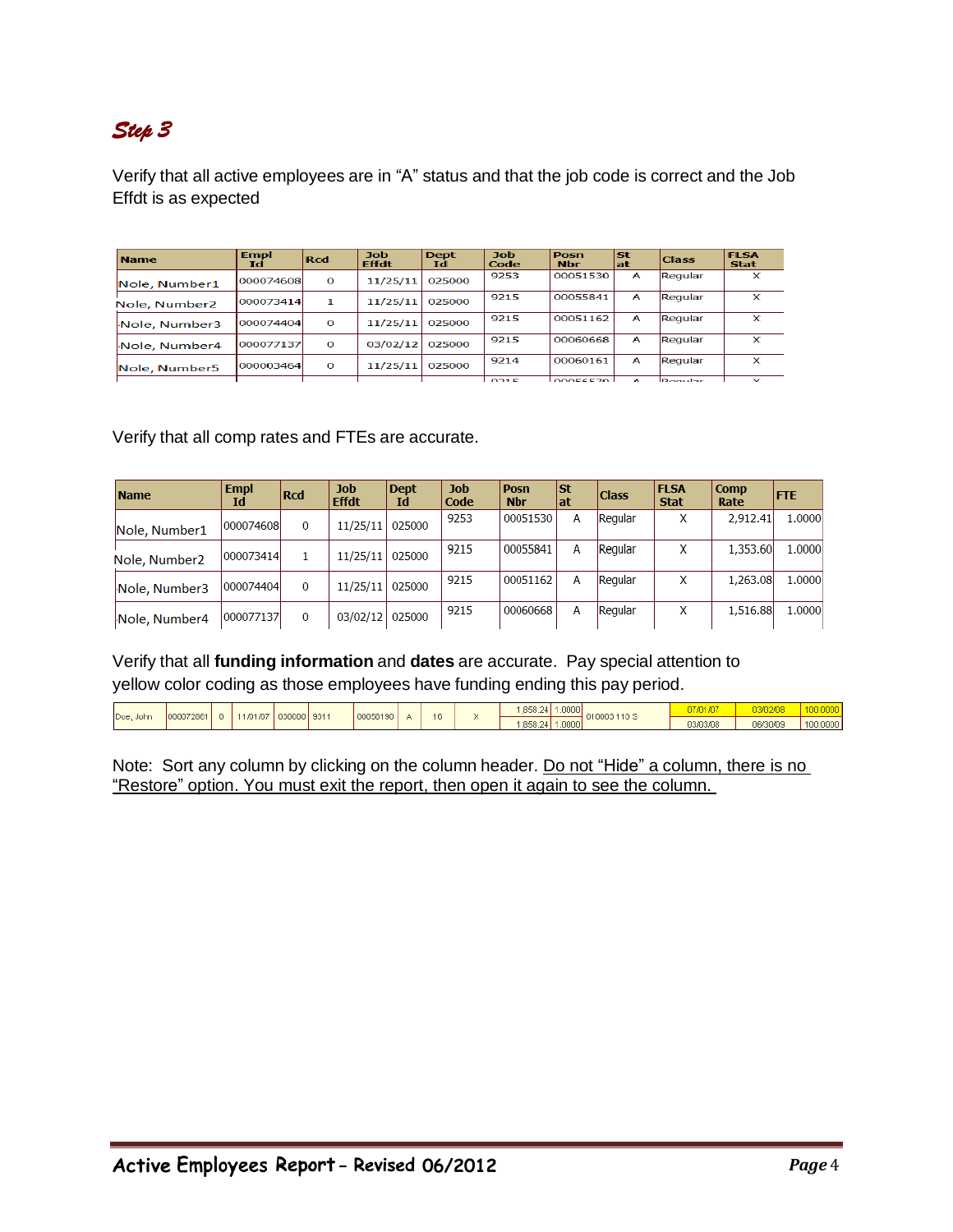

Pay special attention to the following:

Any rows highlighted in **yellow** indicate that the funding is ending during this pay period. Unless funding is updated, this employee will not appear on the next Active Employee report and will not be paid. In addition, if the funding end date is prior to the last day of the current pay period, the employee will not receive a full paycheck

| Doe, John | 000072405 | 01/23/08 030000 0189 |             | 00056837 |    |                 | 1,057.85 1.0000 030000 110 S | 07/01/07  |          | 100.0000  |
|-----------|-----------|----------------------|-------------|----------|----|-----------------|------------------------------|-----------|----------|-----------|
| Doe, John | 000072861 | 11/01/07             | 030000 9311 | 00058190 | 16 | 1,858.24 1.0000 | 010003110S                   | 07./01./0 |          |           |
|           |           |                      |             |          |    | 1.858.24 1.0000 |                              | 03/03/08  | 06/30/09 | '100.0000 |

Employees with a status highlighted in red have been moved to a non-pay status during this pay period.

|           |           | 08/13/07 131000 1003     |  |  |    |  | 10.00 0.2500 131011 510 O | -08/13/07 | .02/15/08 |          |
|-----------|-----------|--------------------------|--|--|----|--|---------------------------|-----------|-----------|----------|
| Doe, John | 000045243 | 02/16/08 131000 1003     |  |  |    |  | 10.00 0.2500 131011 510 0 | 08/13/07  | 02/15/08  | 100.0000 |
|           |           | 10/04/07 131000 T003     |  |  |    |  | 8.59 0.5000 131016 610 O  | 08/17/07  | 02/15/08  | 100.0000 |
|           |           | 02/16/08   131000   T003 |  |  | 15 |  | 8.59 0.5000 131016 610 O  | 08/17/07  | 024508    |          |

Verify Future Funding (as indicated in **green)**. As soon as the funding is in the system, it will show here. For example, an Actives Report run 2/07/08 will show the following future dated row.

| Doe, John | 000007429 | 11/01/07 | 157000 9121AS | 00063076 | 10 | 2,896.97 | .00001 | 520 S 022007<br>521. | 09/21/07 | 02/22/08 | 100,0000 |
|-----------|-----------|----------|---------------|----------|----|----------|--------|----------------------|----------|----------|----------|
|           |           |          |               |          |    | .896.97  | .00001 |                      | 02/23/08 | 08/31/08 | 100,0000 |

Verify Future Job data (as indicated in **green)**.

| Doe, John | 000002843 | 1/01/07  | 026000 | 8519 | 00055284 |    | м | 2.011<br>.98 <sub>1</sub> |        | 110 S<br>1.0000 026000 1 | 07/01/07 | 100,0000 |
|-----------|-----------|----------|--------|------|----------|----|---|---------------------------|--------|--------------------------|----------|----------|
|           |           | 02/26/08 |        | 8519 | 00055284 | 16 |   | 2,162.88                  | .00001 | 110.5<br>026000          | 07/01/07 | 100,0000 |

Additional Pay Supplements, if present, will be located in a separate box at the bottom of the screen. In the account code field, "Same as Above" indicates that the employee's additional pay is funded from the same source as their regular earnings listed in the top section.

| <b>Additional Pay</b> |             |                                    |    |                        |  |  |       |   |    |   |                     |  |                                                                                                       |                   |                  |  |                            |
|-----------------------|-------------|------------------------------------|----|------------------------|--|--|-------|---|----|---|---------------------|--|-------------------------------------------------------------------------------------------------------|-------------------|------------------|--|----------------------------|
|                       | <b>Name</b> | Empl $\mathsf{Id}$ $\cong$ Red     |    | <b>Effdt</b>           |  |  |       |   |    |   |                     |  | Dept Id Job Code Posn Ilbr St at CIs Cd FLSA Stat Comp Rate FTE Earnings Code Effective Date End Date |                   |                  |  | <b>Amount Account Code</b> |
|                       | Doe, John   | 000001894 0 08-10-07 131000 9016BS |    |                        |  |  | 62720 |   | 16 |   | 2.588.79 1.0000 DRA |  |                                                                                                       | $109 - 21 - 2007$ | $ 06-04-2008 $   |  | 21.74 Same as Above        |
|                       | Doe, John   | 000001949                          |    | 08-10-07 131000 9019AS |  |  | 64661 |   | 16 |   | 2.495.33 1.0000 DRS |  |                                                                                                       | 09-07-2007        | $06 - 04 - 2008$ |  | 103.09 131019610S          |
|                       | Doe, John   | 000002498                          |    | 08-10-07 131000 9019BS |  |  | 62725 |   | 16 |   | 2.593.46 1.0000 DRS |  |                                                                                                       | 09-07-2007        | $ 06-04-2008 $   |  | 113.40 131019610S          |
|                       | Doe, John   | 000003537                          | n. | 08-10-07 131000 9018BS |  |  | 62797 | A | 16 | X | 2.670.56 1.0000 DRA |  |                                                                                                       | 08-24-2007        | 06-04-2008       |  | 175.09 Same as Above       |

#### *Step 5*